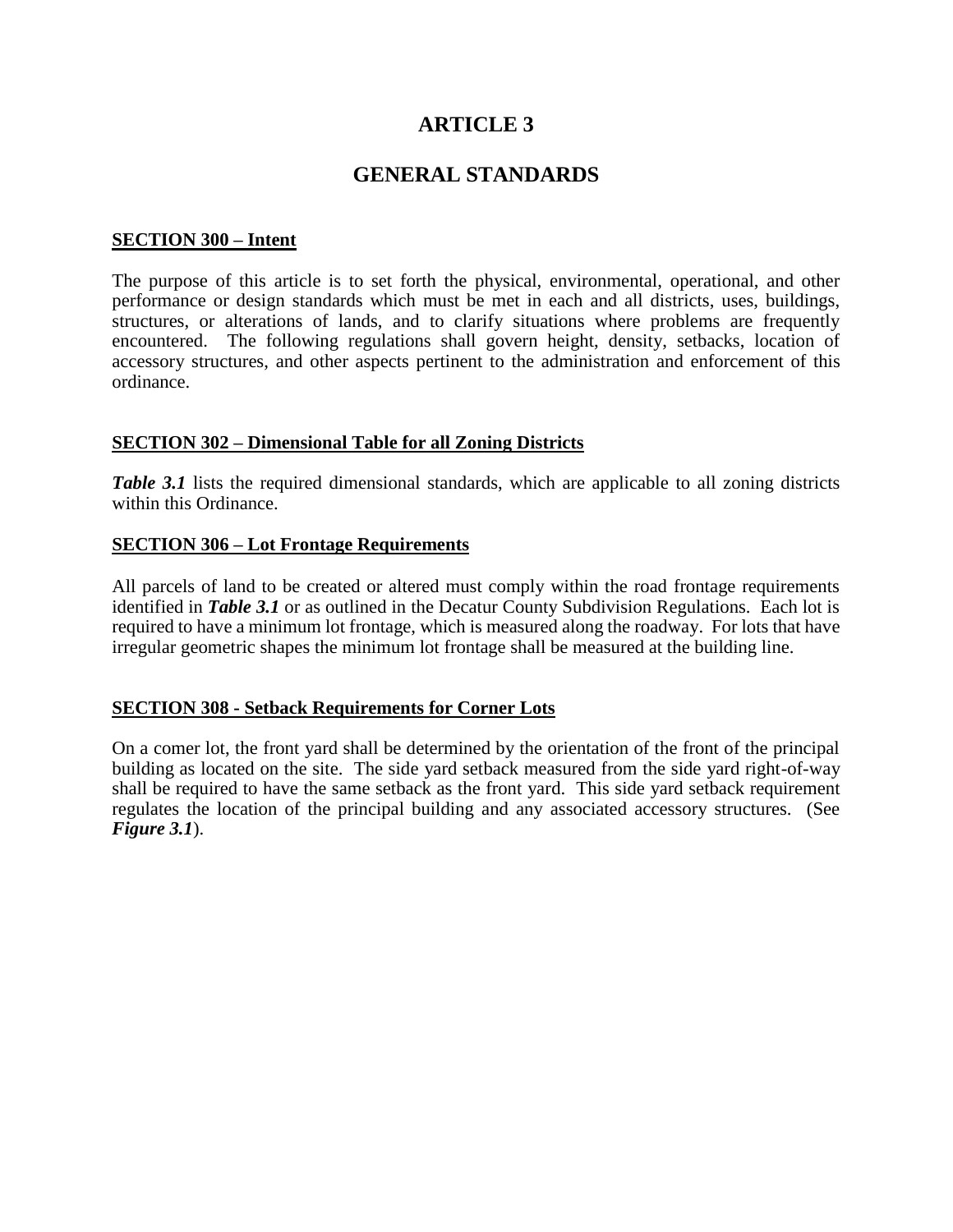# *Table 3.1 - Dimensional Standards*

| <b>District</b> | <b>Minimum Area</b> | Width | <b>Front</b>    | <b>Side</b>                    | Rear            | Height          |
|-----------------|---------------------|-------|-----------------|--------------------------------|-----------------|-----------------|
| $A-1$           |                     |       | $70^{4}/40^{4}$ | $30^{***}/15^{***}$            | $30***/15***$   | $30***/15***$   |
| $A-2$           | 1.5 acres           | 150   | $70^{4}/40^{4}$ | $30^{***}/\overline{15^{***}}$ | $30***/15***$   | $30***/15***$   |
| $B-1$           |                     |       | 30'             | 10 <sup>2</sup>                | $20^{\circ}$    | 20 <sup>2</sup> |
| $B-2$           |                     |       | 30'             | 10 <sup>2</sup>                | $20^{\circ}$    | 40 <sup>o</sup> |
| $B-3$           |                     |       | 30'             | 10 <sup>2</sup>                | $20^{\circ}$    | 50'             |
| $I-1$           | 50,000 sq. ft.      | 200'  | 60'             | 60'                            | $60^{\circ}$    | 60 <sup>o</sup> |
| $I-2$           | 2 acres             | 200'  | 100'            | 100'                           | 100'            | 60'             |
| $I-3$           | 5 acres             | 250'  | 100             | 100'                           | 100'            | 60 <sup>5</sup> |
| $R-1$           | $12,000$ sq. ft.    | 100'  | 30'             | 10 <sup>2</sup>                | $20^{\circ}$    | 35'             |
| $R-2$           | 7,500 sq. ft.       | 75'   | $20^{\circ}$    | 8 <sup>2</sup>                 | 15'             | 35'             |
| $R-3$           | $6,000$ sq. ft.     | 60'   | $20^{\circ}$    | 6 <sup>°</sup>                 | 10 <sup>2</sup> | 35'             |
| $R-4$           | As per ISDH         | 60'   | $20^{\circ}$    | 6 <sup>2</sup>                 | 10 <sup>2</sup> | 35'             |

# **\* FROM CENTER LINE OF ROAD**

# **\*\* FROM THE STATE HIGHWAY RIGHT-OF-WAY**

# **ALL OTHER FROM EDGE OF RIGHT-OF-WAY**

**Distance is from the center line of County Roads. (All other roads measure from the edge of the right-ofway)**

**\*\*\* DWELLING**

**\*\*\*\* ACCESSORY**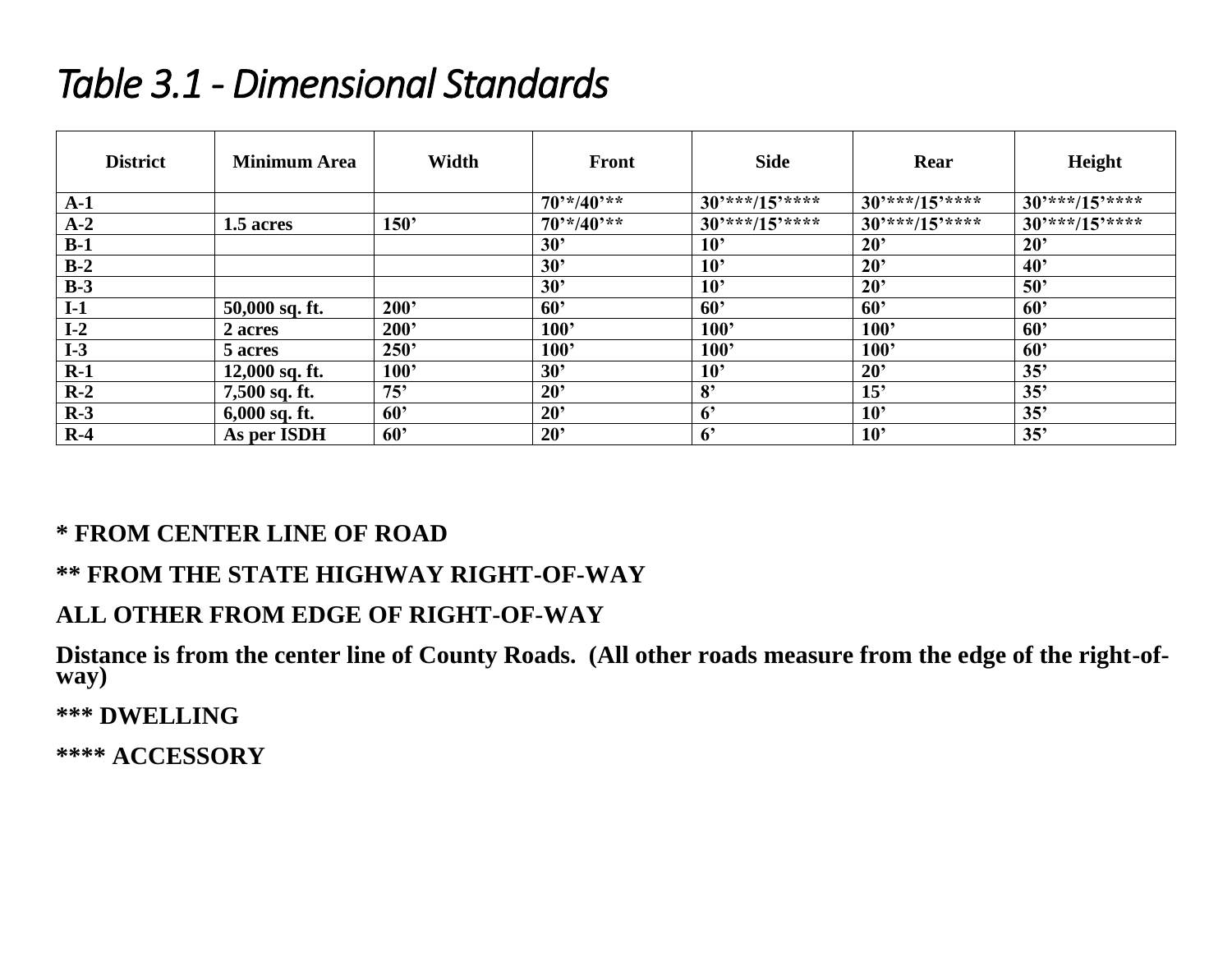#### **SECTION 312 – Dedicated Right-of-Way**

When any parcel of residential, commercial, or industrial land is being developed, rezoned, subdivided, or surveyed, and said parcel of land adjoins a County roadway, then said parcel of land shall dedicate a thirty foot (30) right-of-way easement to Decatur County for use for utility and other necessary services. Said thirty (30) foot dedicated right-of-way easement shall be measured from the centerline of the pavement or gravel, if the roadway is not paved. A Dedication Certificate shall be included on the survey for each thirty (30) foot dedicated right-of-way easement. Any land zoned as Agricultural (A-1 or A-2) is exempt from dedicating a right-of-way easement.

#### **SECTION 316 – Septic System Requirements**

All lots that will utilize a septic system shall obtain a letter from the Decatur County Health Department setting forth the suitability of the placement of a septic system on the property. Each site shall be able to accommodate the structures that will be located on the property and shall be inspected by a licensed professional according to the specification established by the Decatur County Health Department. All reviews of and permits for each septic site and system shall still be under the authority of the Decatur County Health Department. All newly created lots that use a septic system shall be required to provide a dedicated and reserved primary site for the location of the septic system on the plat for each lot to be recorded.

No septic systems or perimeter drains shall be constructed across or within the building setback lines of adjoining lots or parcels owned by the same individual or entity. A survey shall be prepared by an Indiana Registered Land Surveyor and recorded in the Decatur County Recorder's Office to combine the adjoining lots or parcels prior to construction of the septic system or perimeter drain.

# **SECTION 318 – Underground Gas Line Requirements**

The following are the requirements for underground lines transporting, containing, or storing gas, oil, petroleum by-products, and other liquids:

a. When a four inch (4") up to a six inch (6") underground line is being installed, the installed line is required to maintain a fifty foot (50') setback from any structure that is not receiving service from the line.

b. When a six inch (6") or larger underground line is being installed, the installed line is required to maintain a five hundred foot (500') setback from any structure that is not receiving service from the line.

c. The four inch (4") or larger underground line is required to be buried so that the line is located five feet (5') deep measured from the soil surface to the top of the underground line.

d. When a compressor or pumping station is installed, the compressor or pumping station is required to maintain a two thousand foot (2000') setback from any structure.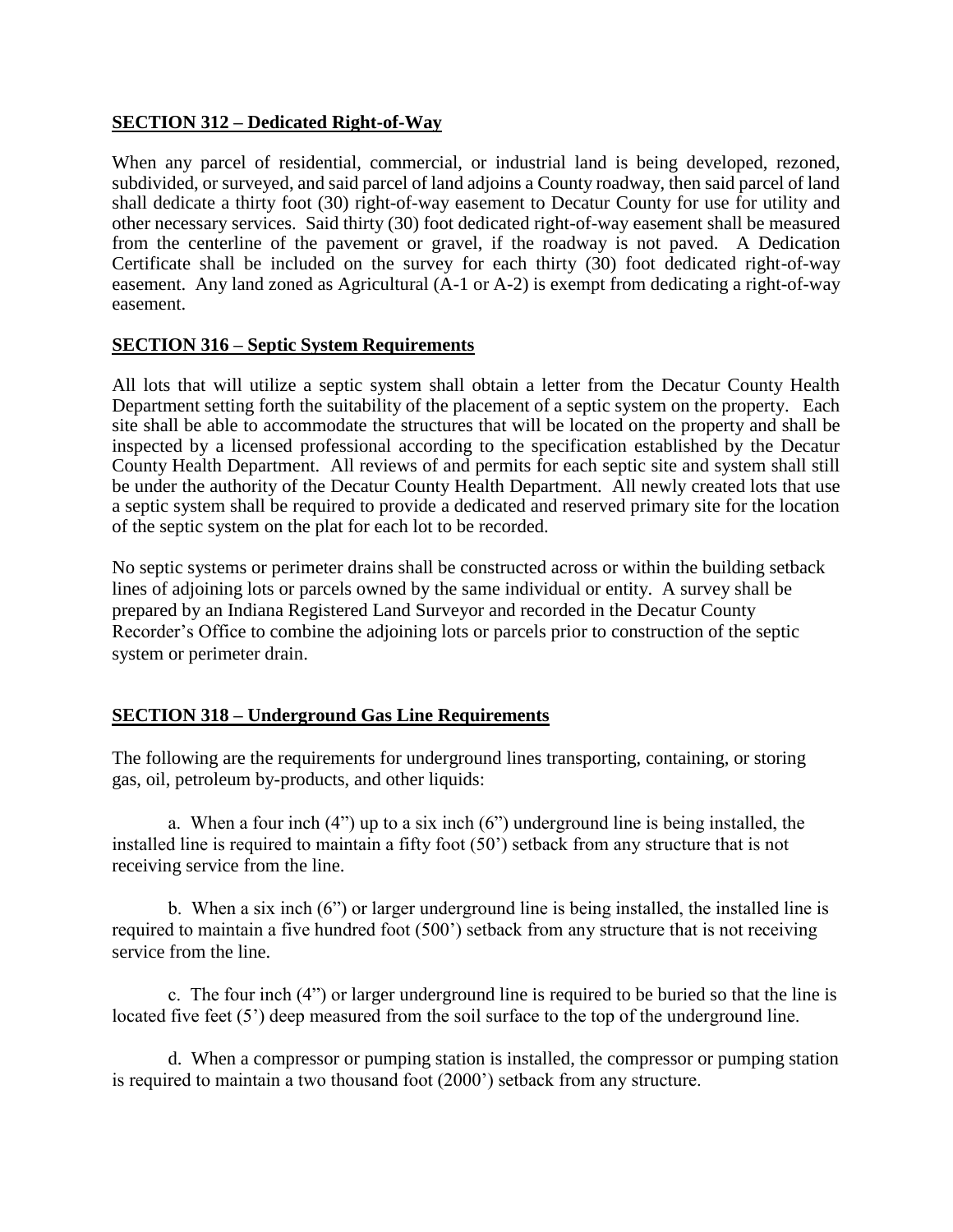e. It is required that the underground line installer adhere to the guidelines established by the Indiana Best Management Practice (Indiana B.M.P.), which are in effect at the time of installation of the underground line, and with the Pipeline Construction Guidelines pursuant to Indiana Code Section 8-1-22.6 et. seq. as adopted by the Indiana Regulatory Commission under General Administrative Order 2007-1.

# **SECTION 320 – Smoke**

No operation or activity shall be carried out in any district which causes or creates levels of smoke that are determined to be a nuisance to the surrounding areas. The levels of smoke may be measured from any point of emission, and shall use the Ringelmann Smoke Chart published by the United States Bureau of Mines. Smoke not darker or more opaque than No. 0 on the described chart may be emitted except that smoke not darker or more opaque than No. 1 on the described chart may be emitted for periods not longer than four (4) minutes in any thirty (30) minute period. These provisions, applicable to visible grey smoke, shall also apply to visible smoke of a different color but with an equivalent apparent opacity.

# **SECTION 322 - Home Owner Association**

When Home Owner Associations or similar associations are to be employed for a development, the association documents shall be included with the plans and application for the development.

# **SECTION 324 - Required Trash Areas**

All uses other than single family residential or duplex developments that provide trash and/or garbage collection areas shall be completely enclosed or otherwise screened or located in such areas to minimize their visual impact from public streets, internal circulation areas, and adjoining properties. Provisions for adequate vehicular access to and from trash collection areas shall be required as determined by the Plan Commission.

# **SECTION 326 - Public Right-of-Way**

Nothing in this Ordinance shall permit the placement of any structure or use in any public rightof-way except publicly owned uses or structures and mailboxes.

# **SECTION 328 - Temporary Buildings**

Temporary buildings, construction trailers, equipment, and materials used in conjunction with construction work may be permitted in any district during the period construction work is in progress. Such temporary facilities shall be removed upon completion of the construction work. Continued placement, use or storage of such facilities or equipment on site beyond the completion date of the project shall require a zoning permit authorized by the Planning Director. These temporary buildings cannot be used for advertisement of any kind except that the temporary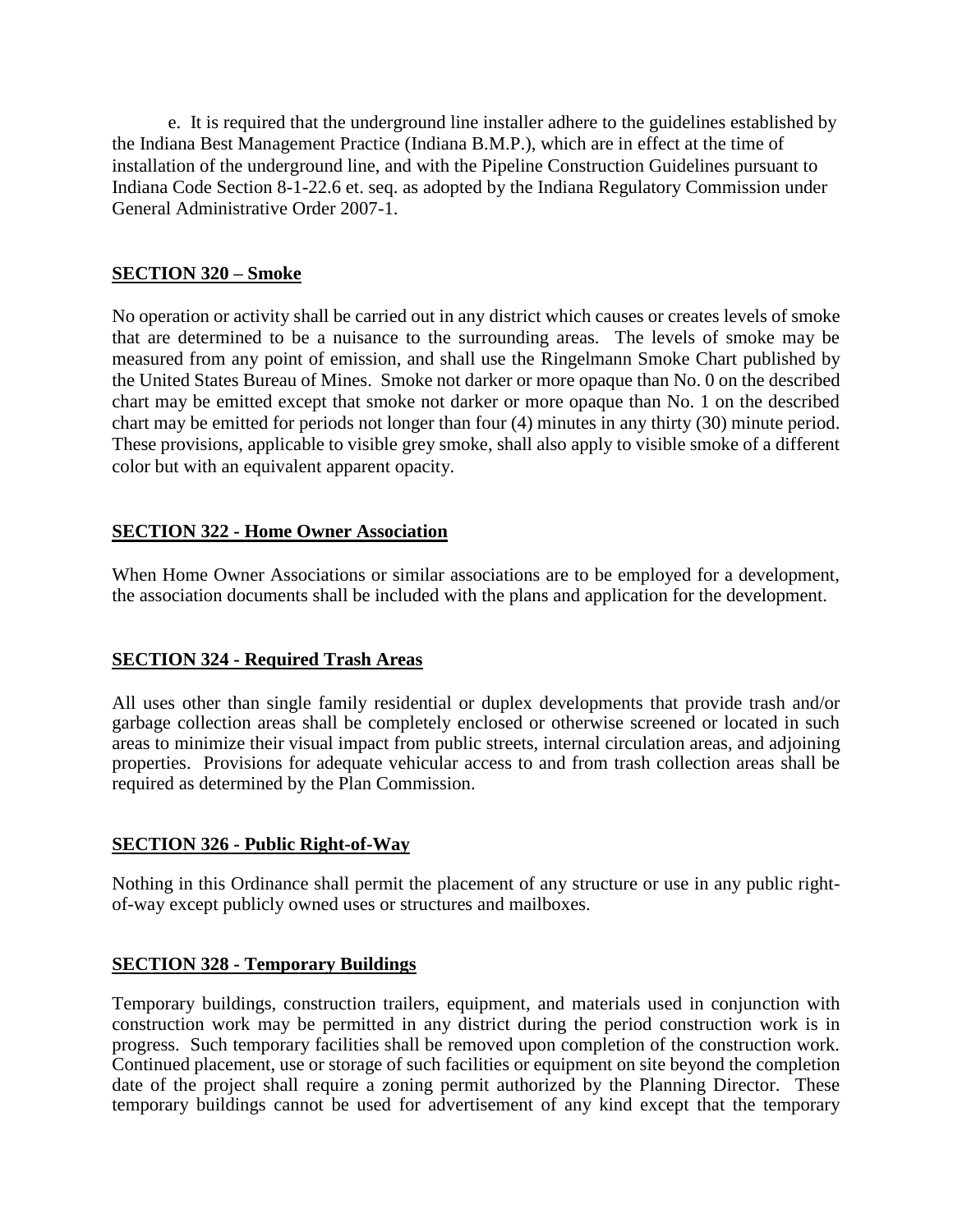building may display the builder's and/or developer's name/s.

# **SECTION 330 – Pond and Lake Requirements**

The construction of ponds, lakes, or dams within Decatur County are permitted in the following Districts: A-1, A-2, R-1, R-2, R-3, R-4, B-1, B-2, and B-3. The property owner shall acquire a Location Improvement Permit from the Decatur County Planning and Zoning Office prior to the construction of a pond, lake or dam. The construction of ponds, lakes or dams within Decatur County, Indiana shall comply with the requirements set forth below, as well as any additional requirements needed to preserve the surrounding land use for agricultural purposes and to protect adjoining property owners. Retention and detention ponds installed to comply with the storm water requirements of this Ordinance, Decatur County Storm Water Drainage Control Ordinance, and the Decatur County Subdivision Ordinance shall not be considered a pond, lake or dam. The following requirements are not intended to supersede or contradict any State or Federal regulations pertaining to construction of a pond, lake, dam or watercourse. In the event of a contradiction, the more restrictive requirements shall be followed. All State and Federal permits shall be properly obtained.

#### **Requirements for construction of a pond, lake or dam:**

- 1. No part of the pond or lake shall be constructed closer than 150 feet from any public rightof-way, or public/private easement. If the width of an easement containing a public roadway cannot be determined, 30 feet shall be added to the 150 foot setback, and shall be measured from the centerline of the roadway;
- 2. Ponds or lakes shall not be constructed closer than 30 feet from a property line, but at no time shall be closer than 150 feet to an existing residence on an adjoining parcel (said measurements to be measured from maximum fill line);
- 3. The pond or lake shall have a spillway constructed, which allows the overflow to follow the natural drainage course, and it shall be constructed so as to prevent soil erosion at the outflow of the dam;
- 4. Ponds or lakes, which have more than a one square mile area of drainage from upstream or contain more than 30 acres of water, shall be required to follow Site Plan Review as detailed in this ordinance. The plan must be prepared and stamped by a registered Indiana Engineer or Surveyor;
- 5. Ponds or lakes which have a depth greater than twenty (20) feet measured from crest of emergency spillway to flow line of original ground shall be required to follow Site Plan Review and have the plan prepared and stamped by a registered Indiana Engineer or Surveyor;
- 6. Any pond or lake constructed closer than 150 feet to a public or private roadway and the enclosure/water impounding area of the pond or lake is located below, or at the same grade, as the roadway, a guardrail shall be required to prevent vehicle entry from the road. A guardrail may not be necessary if vegetation exists between the pond or lake and the roadway, which would reasonably prevent vehicle entry from the road. If the pond or lake is located closer than 150 feet to the roadway, and is at a grade above the roadway, a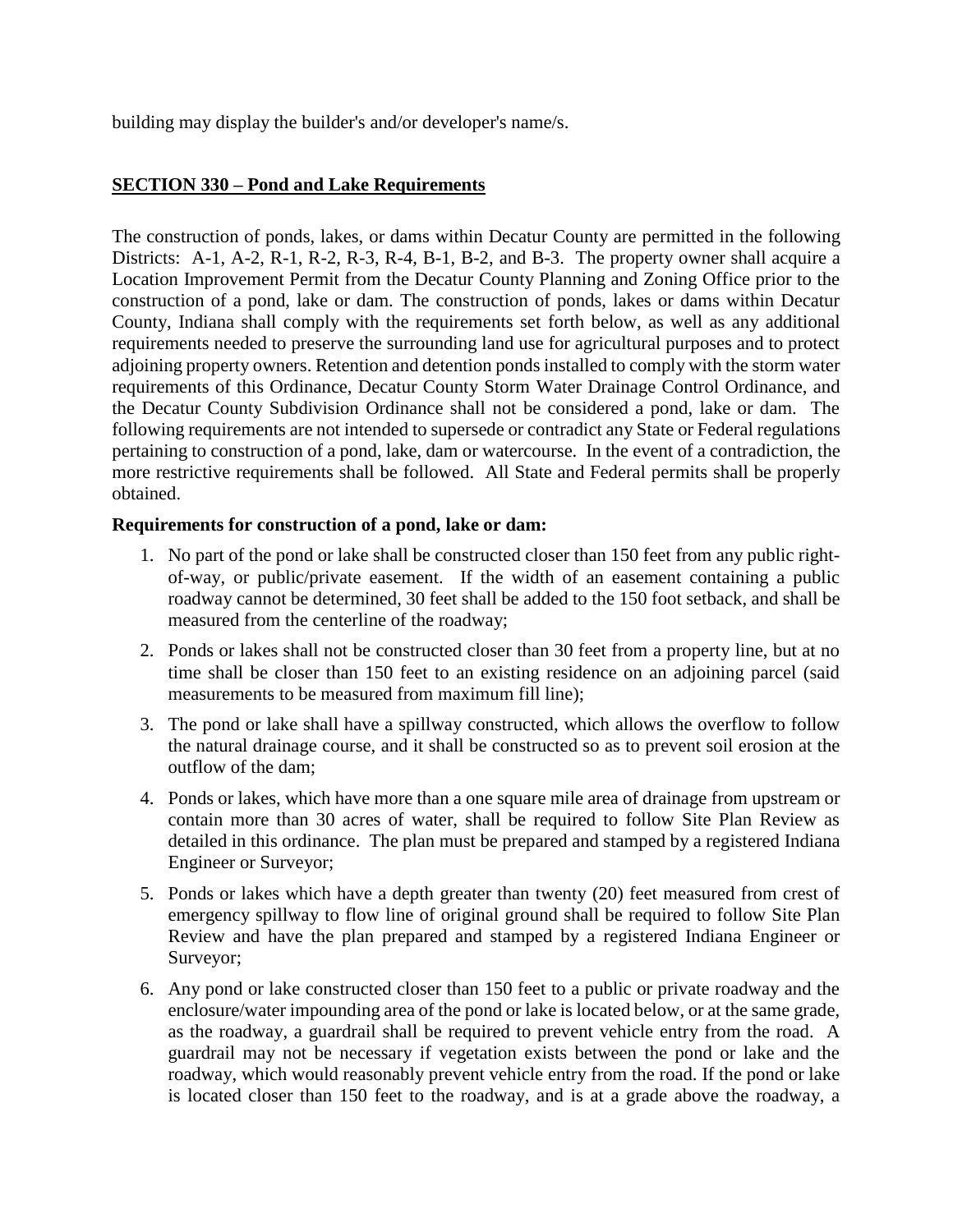guardrail may be required if vehicle entry from the roadway is possible. The Decatur County Engineer, or Highway Department, shall determine if a guardrail is required, and the guardrail shall be constructed according to the requirements and specifications of the Decatur County Subdivision Ordinance. All ponds or lakes constructed closer than 150 feet to any public roadway shall require a permit from the Decatur County Highway Department.

In the event a proposed pond, lake or dam will not meet any of the requirements set forth in this Section of the Ordinance, then the applicant shall submit a Petition to the Decatur County Board of Zoning Appeals for approval of a Permanent Special Exception for the construction of the pond, lake or dam.

# **SECTION 332 - Parking and Storage of Certain Vehicles**

Refer to Ordinance No. 2004-5 of the Decatur County Commissioners – An Ordinance Declaring Certain Conditions to be Public Nuisances and Requiring Abatement.

# **SECTION 334 - Temporary Uses of Land or Structures**

Temporary uses such as carnivals, revival meetings, concerts and uses of a similar nature can be permitted under the following conditions with a zoning permit:

- 1. A Zoning Permit will be required with a detailed site plan which indicates the location of the activity on the site, the location of parking, location of sanitary facilities, etc., and a written explanation of the event proposed, purpose, the specific hours and dates of the event and when the event will terminate;
- 2. The proposed site is of adequate size to accommodate the use without creating congestion in the streets or inadequate circulation for fire or other emergency vehicles. All parking for the event will be located on site or at other secured locations within 1000 feet of the event. Parking for the event shall not be permitted along public roadways;
- 3. Written confirmation is received from the appropriate police and fire department to alert them to the event;
- 4. Outdoor lighting will be shielded or directed away from adjoining residential property and streets;
- 5. All signs used to advertise the event shall be removed the following day after the event has ended;
- 6. Sanitary conditions are to be approved by the Decatur County Board of Health if necessary;
- 7. Permits from the appropriate highway departments for access into and out of parking areas if necessary;
- 8. Letter of credit or bond as needed to repair any damage that may be created as a result of the event to public roadways as determined by the Decatur County Highway Department if necessary;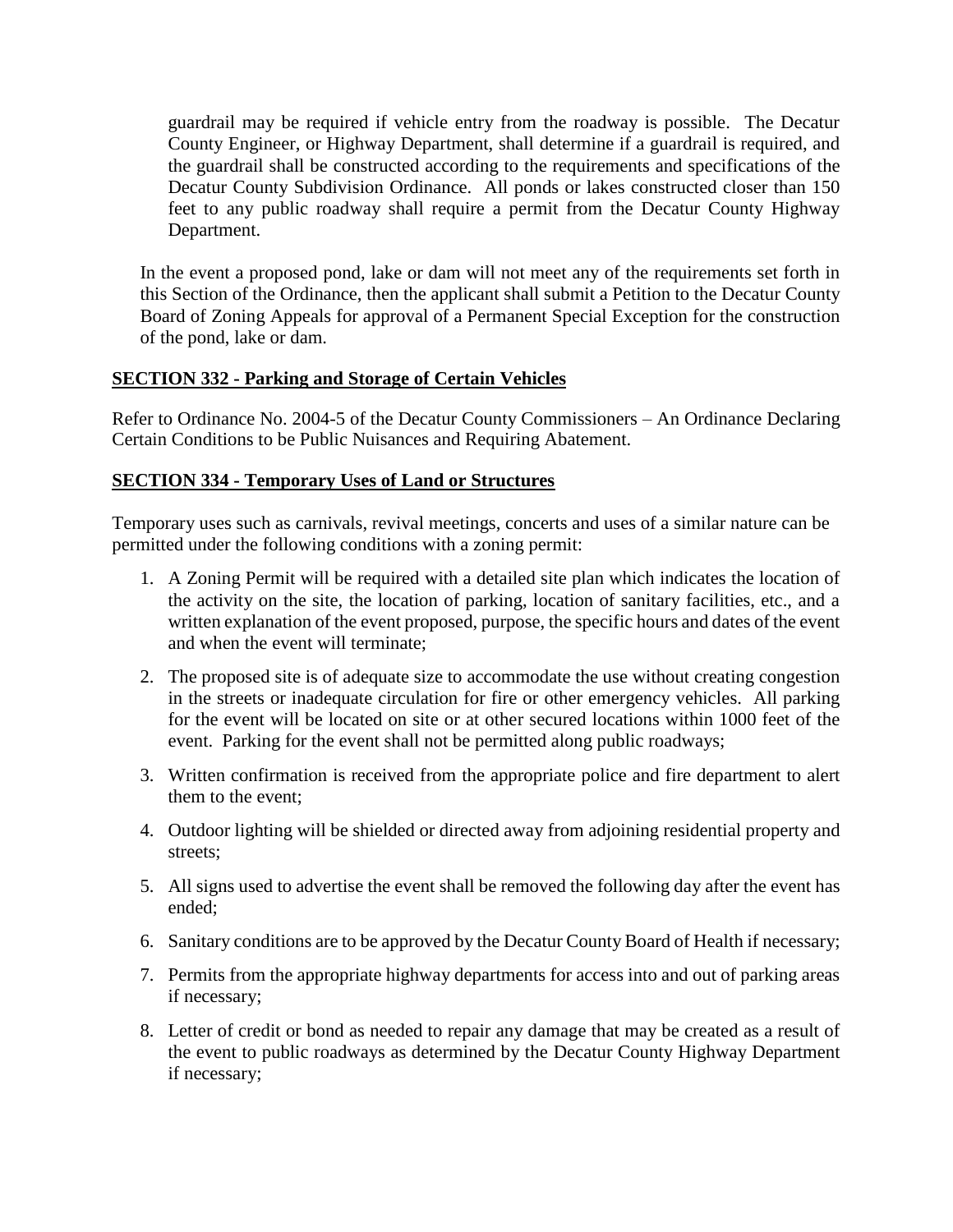- 9. Provide the names and addresses of the adjoining property owner for notification of the event;
- 10. Submit the application at least 30 days prior to the event;
- 11. The event shall not create a nuisance or hazard to the public health, safely, or welfare and the event will not create objectionable dust, noise, light or odors to adjoining properties. The Planning Director or designee shall have discretion to limit the permitted times or scope of the event;
- 12. The applicant shall be responsible for all clean up to remove and properly dispose of all debris and to restore the site.

# **SECTION 336 - Water Supply and Sewage Disposal**

No use, building, or structure shall be conducted or constructed without the infrastructure to insure that sufficient water supply and sewage disposal capacity is available to meet the needs of the particular site's users and to protect the environment.

#### **SECTION 338 – Outside Storage**

Outside storage of materials, vehicles, products, parts or other similar items shall be prohibited unless approved by the Decatur County Board of Zoning Appeals and permitted within the zoning district. In situations where outside storage exists or is proposed, the Decatur County Board of Zoning Appeals shall have the authority to determine the appropriate screening if necessary or required.

# **SECTION 340 – Exempt Uses**

The extension of public utilities that are not part of a site plan or subdivision review, such as water and sewer lines, pump stations, and well heads, shall be permitted in all zoning districts within the county and will not require a permit from the Plan Commission for the construction of the facility. However, this section applies to zoning approval only as outlined within this Ordinance and does not eliminate the requirements of any permit that may be necessary from other federal, state or local agencies and departments.

# **SECTION 342 – Survey Completion Requirements**

Upon any approval of a request before the Area Plan Commission that requires a survey be prepared for recording purposes, the Applicant shall have a period of one (1) year to complete the survey, obtain approval of the survey from the Area Plan Director, and have the survey recorded in the County records. In the event the survey is not properly recorded within one (1) year from the date of the approval by the Area Plan Commission, the approval for rezone shall be